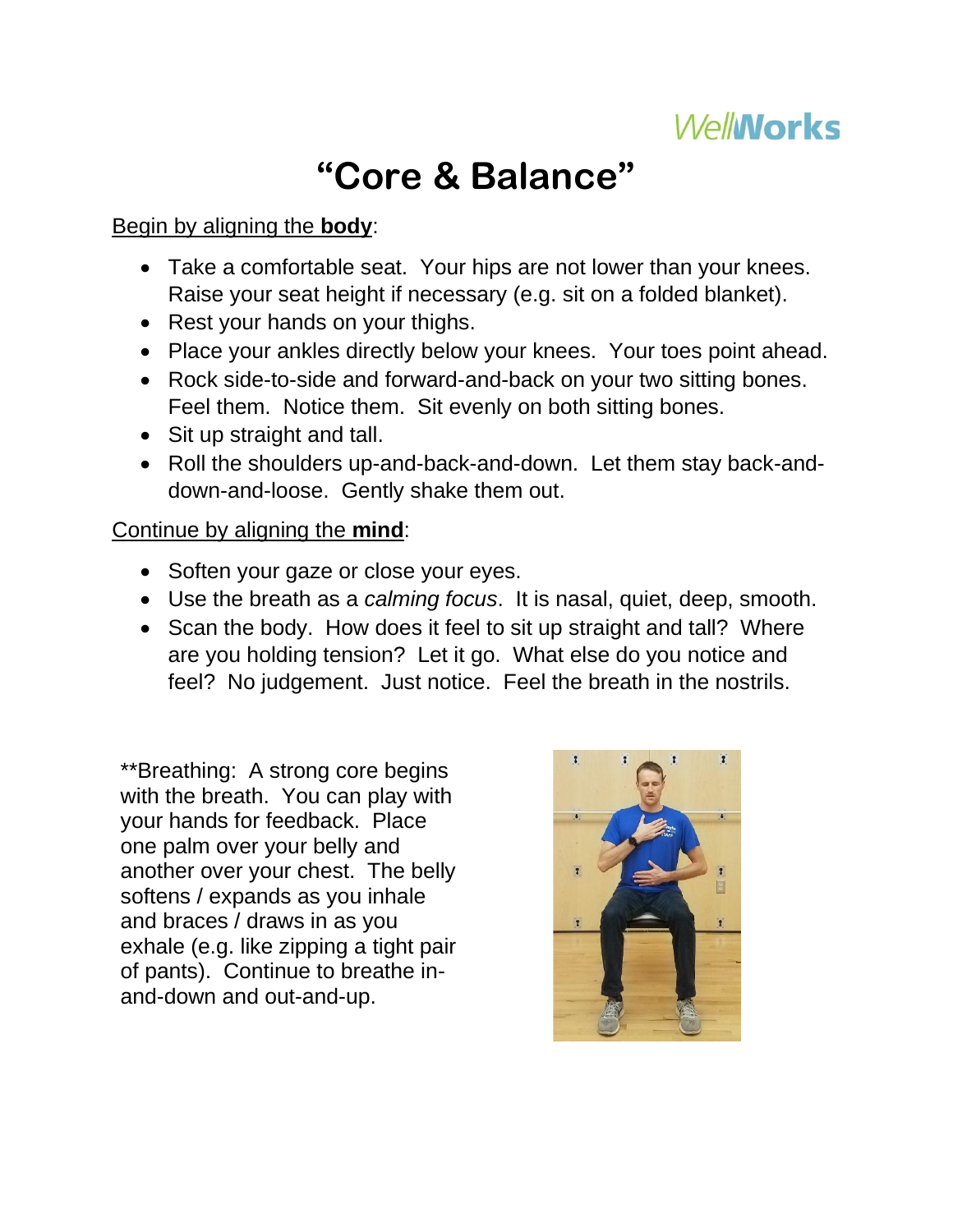#### Warming Up:

With eyes open (soft gaze) or closed, repeat each of the following exercises for the duration of about 5-10 relaxed breaths each:

- Shoulder Circles (back)
- Shoulder Shrugs (*follow your breath* and inhale as you shrug the shoulders up towards the ears, exhale and let it all go – in other words, *tense and release*)
- Shoulder Blade Squeezes (*follow your breath* and inhale as you pull the shoulders back, squeezing the shoulder blades together, exhale and let it all go – in other words, *tense and release*)
- Arm Raises (Frontal Plane) –Starting with the arms at your sides, palms out, raise the arms to the side and overhead as you inhale, then turn the palms out, exhale and return them to your side. *Follow your breath.* It's like making a "snow angel." Repeat for 5-10 relaxed breaths or for as many as you wish to do.



• Arm Raises (Sagittal Plane) –Starting with the arms at your sides, palms in, raise the arms to the front and overhead as you inhale, gently extending the upper back (thoracic spine) backwards, then exhale and return them to your side. *Follow your breath.* Repeat for 5-10 relaxed breaths or for as many as you wish to do.

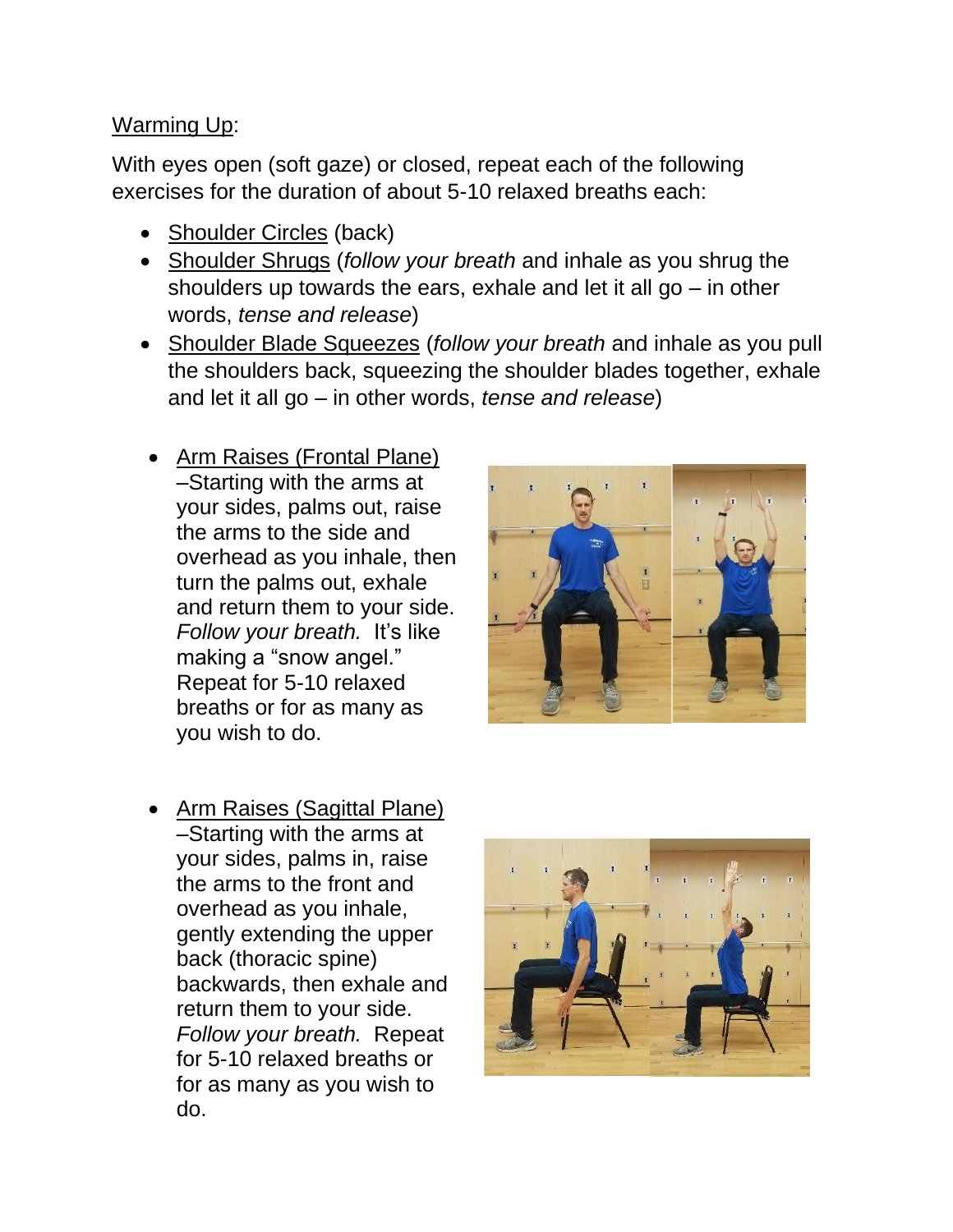• Arm Turns (Transverse Plane) –Starting with your arms to the front, parallel to the floor, and the palms facing one another, exhale as you turn to one side and inhale as you return to the front. Repeat from side-toside. *Follow your breath*. Focus on moving through the upper back (thoracic spine). Repeat for 5-10 relaxed breaths or for as many as you wish to do.



#### Broadening the Warm-Up:

Now broaden the warm-up by involving the legs. While seated and maintaining an upright and tall posture, begin to march your feet and legs. *Own the motion*. Maintain a tall and upright posture. Breathe and brace your core as your march. Your core is an anchor around which your arms and legs move. To change the hip action while you march, play around with different stances as you march. Some suggestions are listed below:

- Normal stance (feet hip width, even with one another, straight ahead)
- Toes-pointed-in stance
- Toes-pointed-out stance
- Wide stance (feet wider than hips)
- One-foot-forward-one-foot-back stance

\*\*Need to get moving but can't? Looking for an aerobic workout but don't have a place to walk or any equipment? No problem. March in place but for more extended periods of time. Multiple efforts have a cumulative effect. Start from where you are. Do what you can. Keep moving!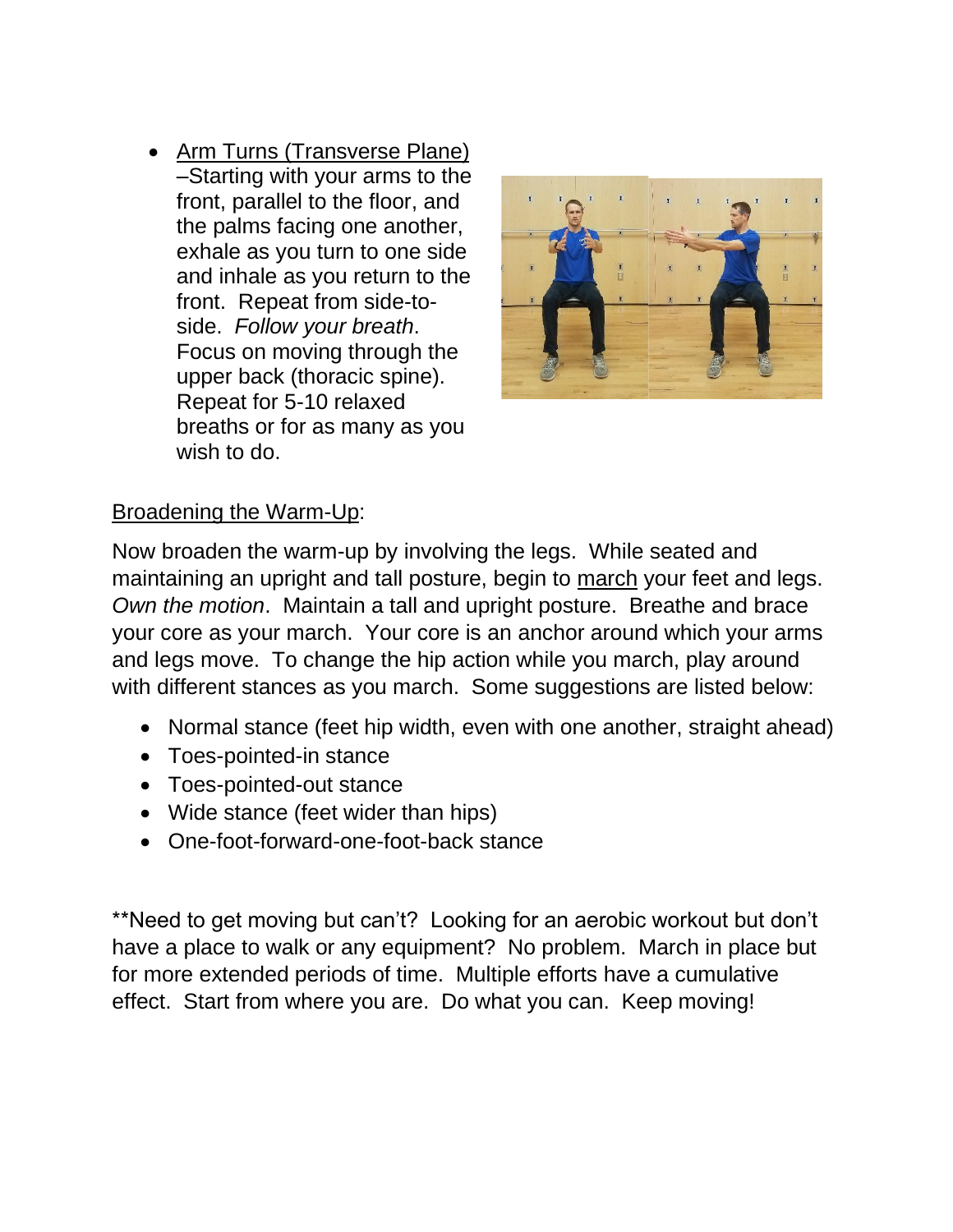Seated Drills (see below): Complete 5-10 repetitions per side of the body.

Happy Cactus with a Twist

- Start from the "happy cactus" position (shoulders and elbows are 90 degrees)
- Exhale and rotate, bringing an elbow towards the opposite knee.
- Inhale to starting position.



## Straight Leg Pulsing

- Sit up straight and tall, breathe into the belly and brace. Place your hands on the chair for more support.
- Pulse one leg up and down.

## Straight Leg Circles

• Same – but point toe and circle the leg.



#### **Deadbug**

- Sit up straight and tall with arms at your sides.
- Exhale, brace, and raise an arm and its opposite leg (contralateral arm / leg).
- Inhale to starting position.
- Do not let the arm / leg move you. *Proximal stability for distal mobility*.

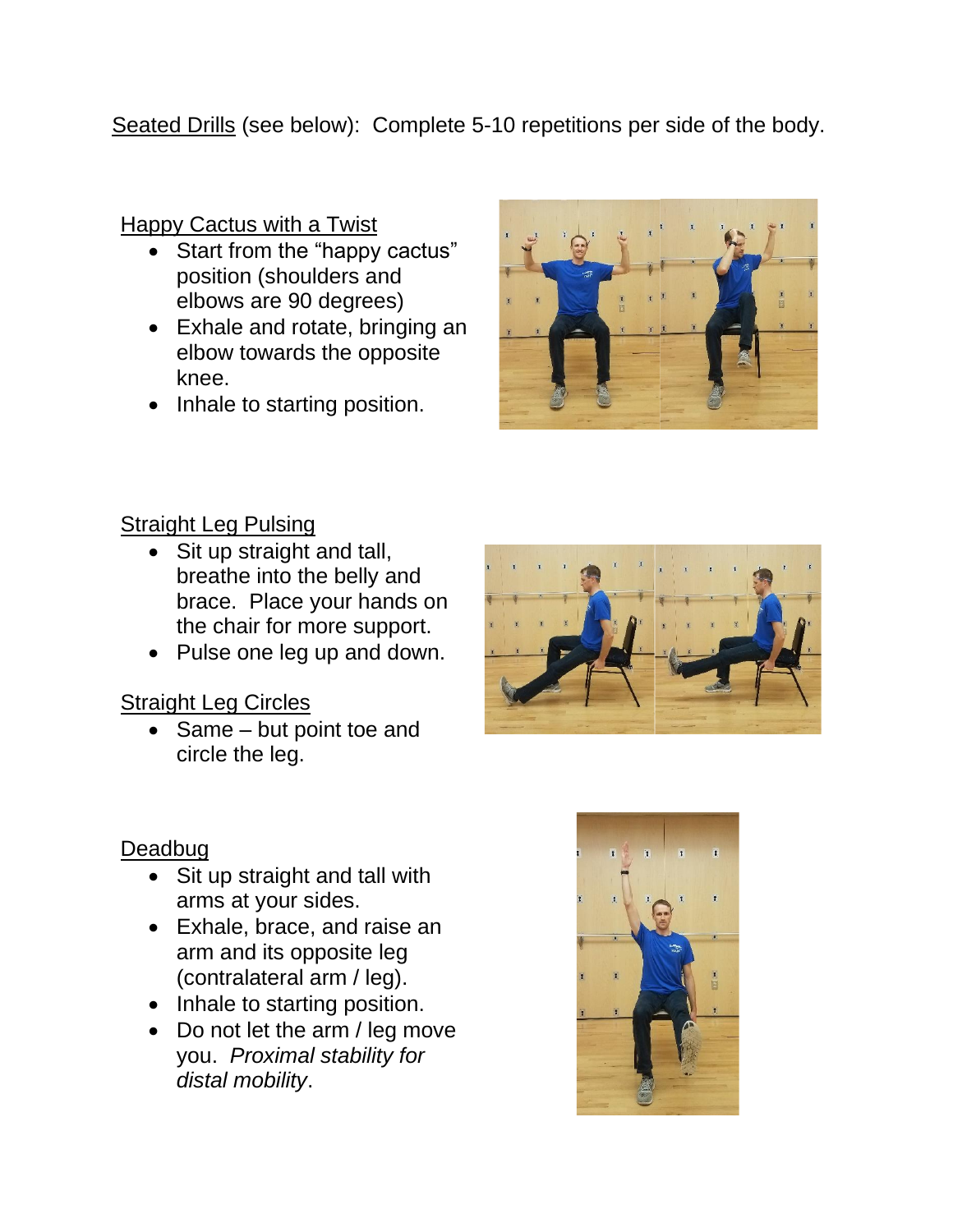## Back Stretch

- Start by sitting up straight and tall.
- Exhale and turn to one side, beginning from the belly.
- Look to the side or over your shoulder if you can.
- Breathe 5-10 breaths: *Nasal. Quiet. Deep. Smooth.*
- Exhale and return to starting position by turning head and neck first.
- Repeat to the other side.



Standing Proprioceptive Exercise: Complete each for 10-30 seconds.

For each exercise, stand near a chair, wall, or other point of stability. Place a hand on the chair, wall, or other point of stability if you need it. Never hesitate to use an extra point of stability. Falling is not good practice. Practice from *where you are* (e.g. from your level of ability on any given day). From *where you are* is good practice.

For each exercise, eyes may be open or closed. Both are good practice. Closing the eyes will intensify the perceptions of body movement.

- Mountain Pose: Stand with feet flat on the floor, hip width apart, and toes straight ahead. Stand straight and tall. The shoulders are back and down over the hips. For an advanced progression stand with the feet closer together.
- Pendulum: It is important to stand with feet at least hip width apart. With "soft" knees, rock the body weight from left foot to right foot (e.g. like a pendulum). Progress to rocking left-to-right until one foot comes off the ground.
- Rocking Horse: With "soft" knees, rock the body weight forward and back on the feet (e.g. like a rocking horse).
- Rolling Circle: It is important to stand with feet at least hip width apart. With "soft" knees, rock the body weight around in a circle as though you had a hula hoop at your ankles. Repeat to the other direction.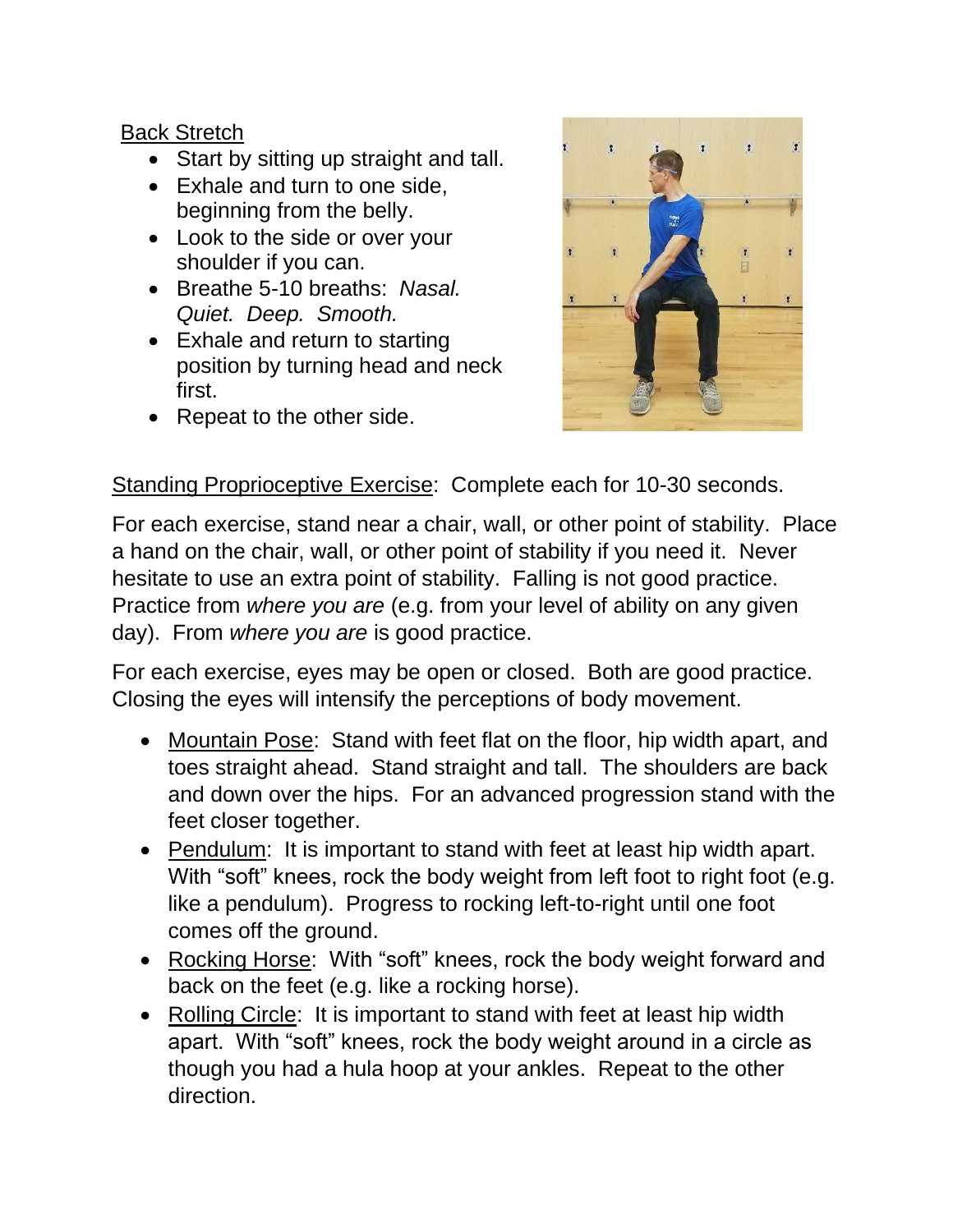#### Hand Progressions –

For the exercises / drills on the following pages, select an appropriate "hand progression" from the list below. The progressions demonstrate different levels of stability. Choose a progression that is safe for your abilities *today*.



# Eye Progressions –

What you do with your eyes / vision also impacts your ability to balance. For the exercises / drills on the following pages, select an appropriate "eye progression" from the list below. Choose a progression that is safe for your abilities *today*. We practice primarily with the first three progressions.\* Remember to keep a chair, wall, or other point of stability near for your safety.

- Eyes fixed on non-moving point on floor.\*
- Eyes fixed on non-moving point in room.\*
- Eyes looking around the room.\*
- Head turning and eyes looking around the room.
- Eyes closed.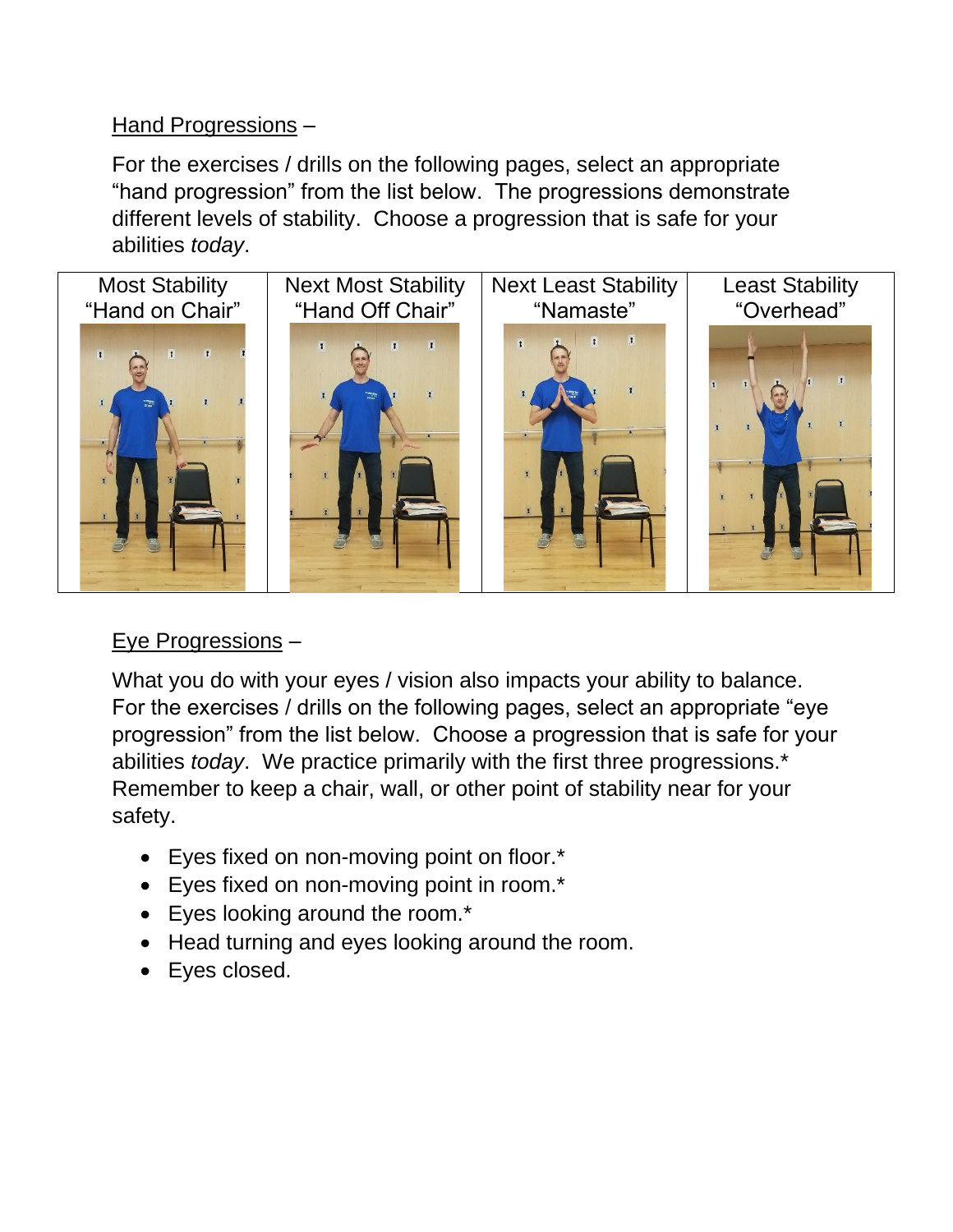Standing Drills (see below):

# Stand-on-One-Leg

- Raise one foot off the floor as you stand on one leg.
- Stand up straight and tall.
- Squeeze the sitting muscle of the stance leg (to maintain a straight, strong stance leg e.g. to maintain hip extension + posture)
- Hold for up to 30 seconds.
- Repeat on other side.





- Stand with feet at least hip width apart and raise arms overhead.
- Gently grab one wrist and side bend. Hold for 5-10 breaths.
- Return to start position.
- Repeat on other side.

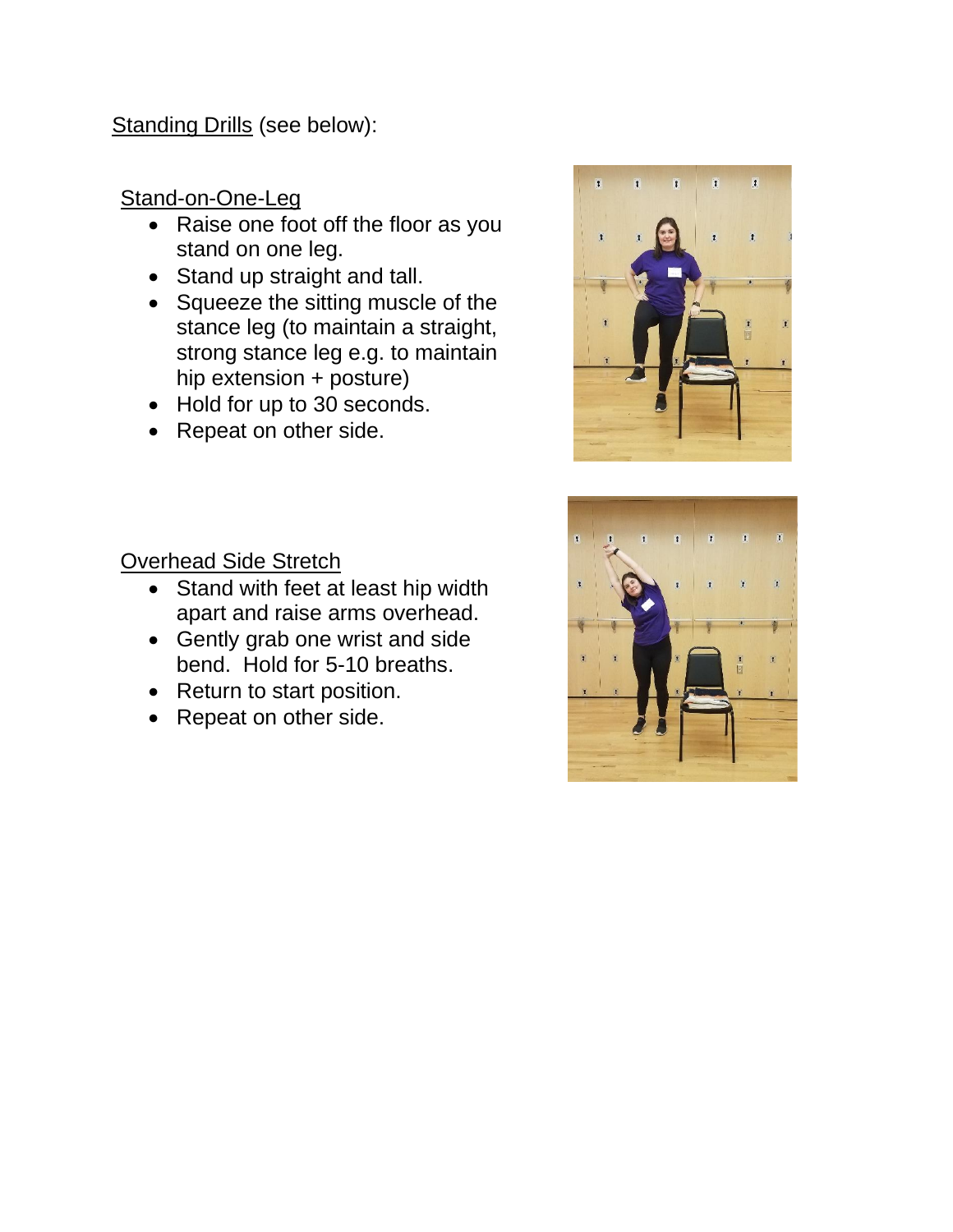#### Toe Raises

- Start with fit hip width apart and flat on the floor.
- Rise up onto your toes. Pause.
- Slowly lower your full foot back to the floor.
- Complete 5-10 repetitions.
- See "Toe Raise Progressions" (listed next) to vary this drill.

## Toe Raise Progressions

- Progression #1: While on tippy toes, raise one arm overhead (as if reaching for something on a high shelf).
- Progression #2: While on tippy toes with one arm raised overhead, turn the head to look over one shoulder.

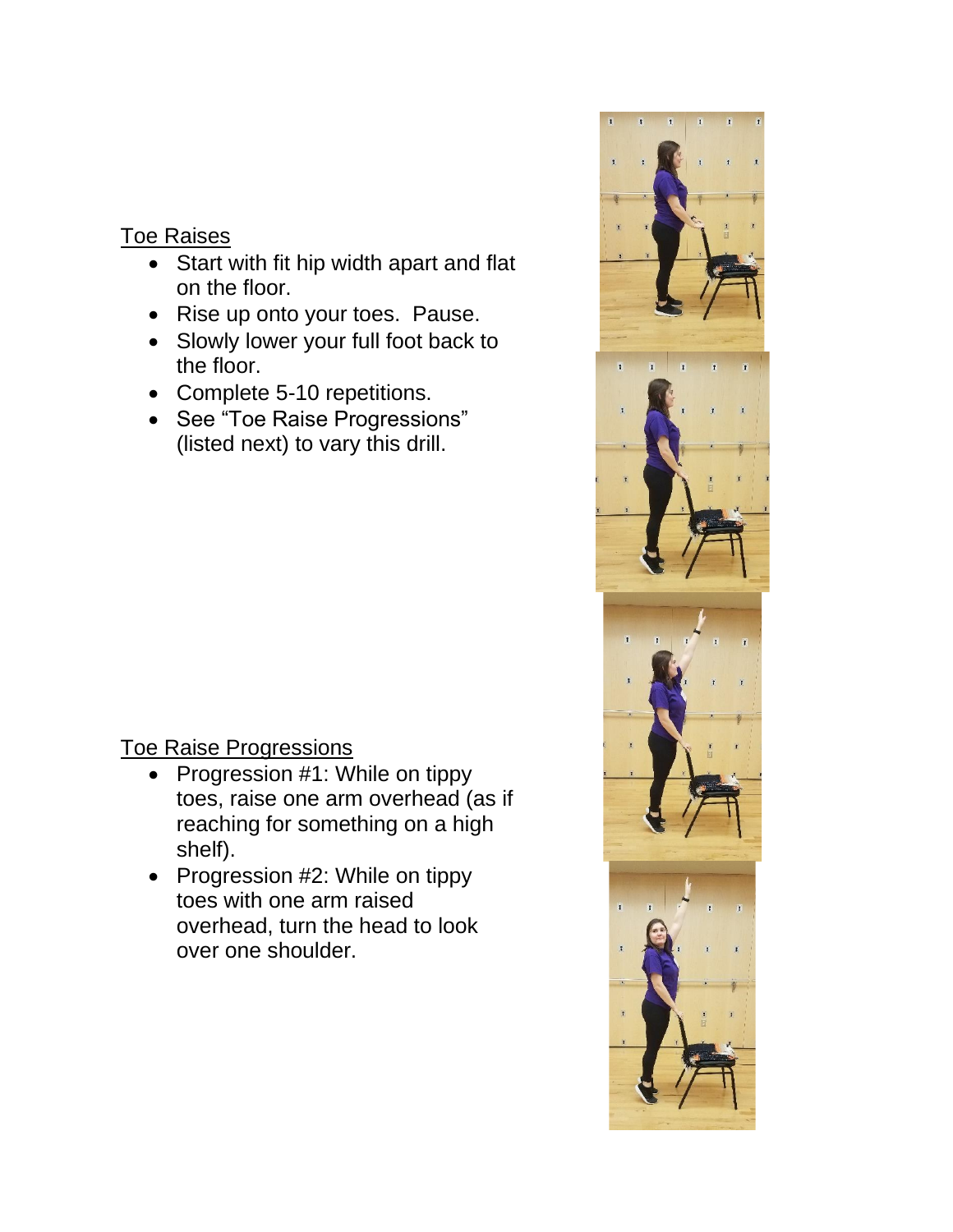## 3 Dot Drill

- Touch each dot 5-10 times.
- Stand straight and tall. Imagine there are 3 dots on the floor (in front, to the side, and behind you). Touch each dot with the outside foot (moving from front dot to back dot).
- Repeat on other side.
- Progressions: Touch the toes to the floor for added stability. For less stability, hover for a moment over each dot (do not touch the toes to the floor.

# Clock Drill

- Start in a *tandem stance* (e.g. the heel of one foot is directly in front of the toes of the other foot).
- Stand straight and tall. Your weight is distributed evenly between both feet.
- Move the outside arm slowly to point 1) In front of you, 2) To the side of you, 3) Overhead.
- Return to the start position, stepby-step with the arm.
- Repeat 5-10 times.
- Repeat with the other arm, placing the other foot forward and the other foot back.
- Progression: To progress this drill (e.g. increase the intensity), hold a light hand-weight.





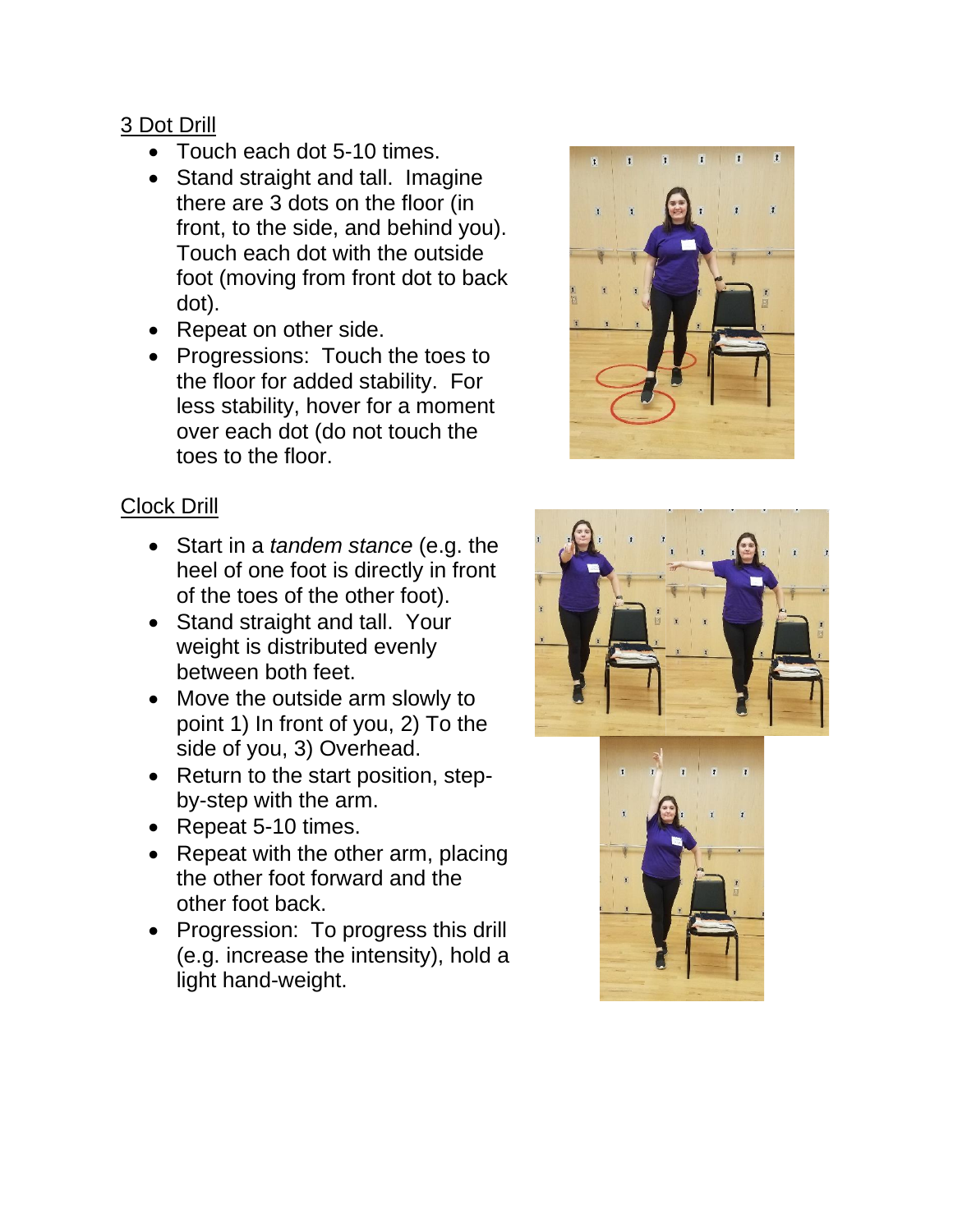#### Tandem Progressions

- Progression #1: Tandem Stance – Stand in place with the heel of one foot directly in front of the toes of the other foot. Use the "hand" and "eye" progressions described in the previous pages to increase the intensity of the *tandem stance*.
- Progression #2: Tandem Walk *in a line –* From the tandem stance, move forward heel-to-toe in a line.
- Progression #3: Tandem Walk *in a circle* – From the tandem stance, move forward heel-to-toe in a circle (e.g. around a chair).



## Split-Stance

- Begin in a *split-stance*. This is not a tandem stance. Splitstance is one foot forward and one foot back (as if you stopped in place after taking one step).
- Stand up straight and tall.

## Split-Stance Drills

- Drill #1: Turn the head to look side-to-side and up-and-down (e.g. change the line of sight).
- Drill #2: While in a split-stance, rise up onto the toes. Slowly lower both feet back to the floor. Repeat 5-10 times.

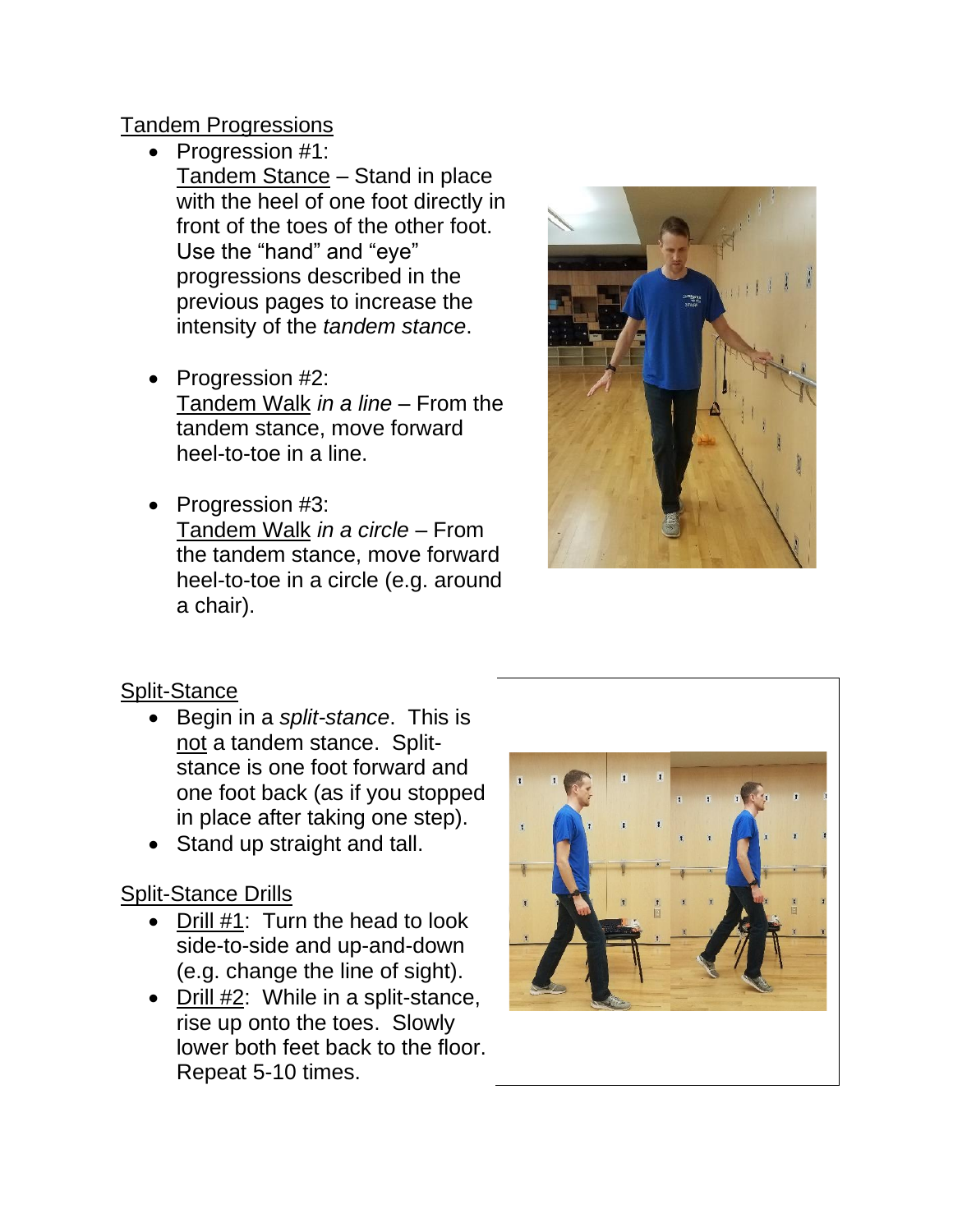#### Cable Core Press

- Secure a resistance band perpendicular to you and at about low- or mid-chest height. Hold the resistance band handle with both hands.
- Stand up straight and tall. Feet are hip width and the knees are "soft."
- Slowly straighten the arms in front of you. Pause. Return to the starting position.
- Complete 5-12 repetitions facing both directions.
- *Don't let the band turn you*.
- Progression #1: To increase the intensity, pause for a longer moment when arms are straight.
- Progression #2: Move further from the wall (or use a heavier resistance band).
- Progression #3: Stand with a split-stance (outside foot forward, inside foot back).

## Lumbar Stabilization

- Using the same setup as the "cable core press" (previous), begin by holding the resistance band in front of the inside hip.
- Breathe into the belly, brace, and drag the resistance band across the abdomen (e.g. towards the front of the outside hip).
- Slowly return to start position.